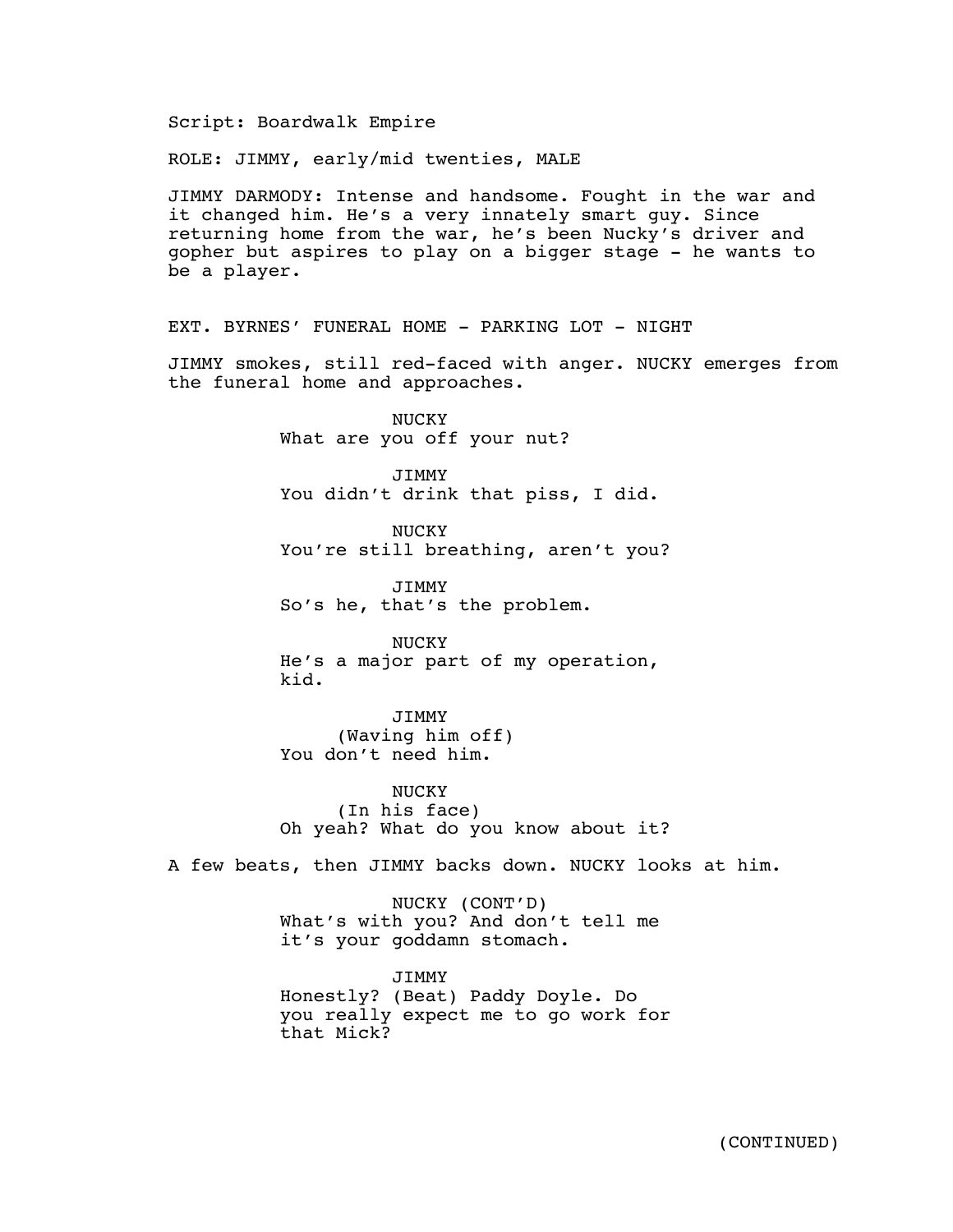# NUCKY

You'd rather be my driver?

#### **JTMMY**

Of course not, it's just - You make Doyle clerk? I could run rings around that chump.

NUCKY can't believe JIMMY's arrogance.

NUCKY Well listen to Bonnie Prince Charlie.

JIMMY C'mon, Nuck, you were assistant sheriff at my age.

### NUCKY

And for eight years prior I spent night and day kissing the Commodore's ass.

JIMMY I've been kissing yours since I'm twelve.

NUCKY And the last three years?

#### JIMMY

I was drafted, Nucky.

### NUCKY

I recall offering to fix that problem.

JIMMY I know you did. I wanted to serve my country.

## NUCKY

And nearly got yourself killed. Did it ever occur to you how your wife might feel after that? Your little boy?

JIMMY If that was my fate, so be it.

Nucky laughs derisively.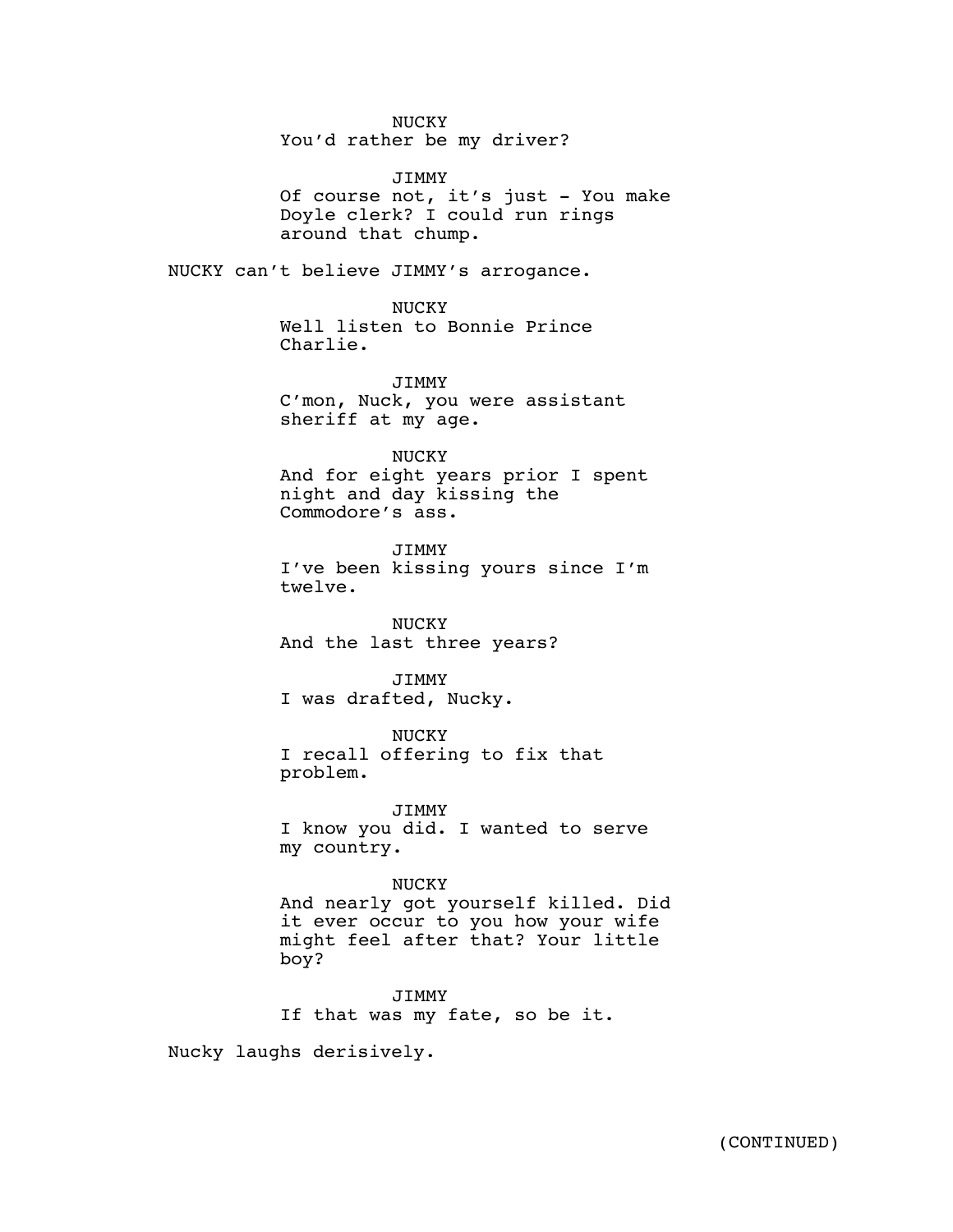NUCKY

And he wants to be in politics! You know who dies for their country, kid? Fucking rubes, that's who.

JIMMY Well, I'm home now, so how about that?

NUCKY Had you stayed where you belonged it'd be you in that job, not Doyle.

JIMMY So now you're punishing me, is that it?

#### NUCKY

I'm telling you to slow down, get the lay of the land. You been home out of the hospital what, a month now?

JIMMY sighs. A few beats, then:

JIMMY

I'm not the same kid who left here, Nucky. I've seen things, done things.

## NUCKY

(Mocking) Well how we gonna keep you down on the farm?

JIMMY I can help you. I'm serious.

NUCKY shakes his head. Pulls out a wad of cash.

#### NUCKY

That's a thousand bucks. Go buy a decent suit of clothes.

## JIMMY

I don't want your money!

#### NUCKY

Fella hands you a grand, you tell him to go fuck himself? You're a pip, kid, I gotta say.